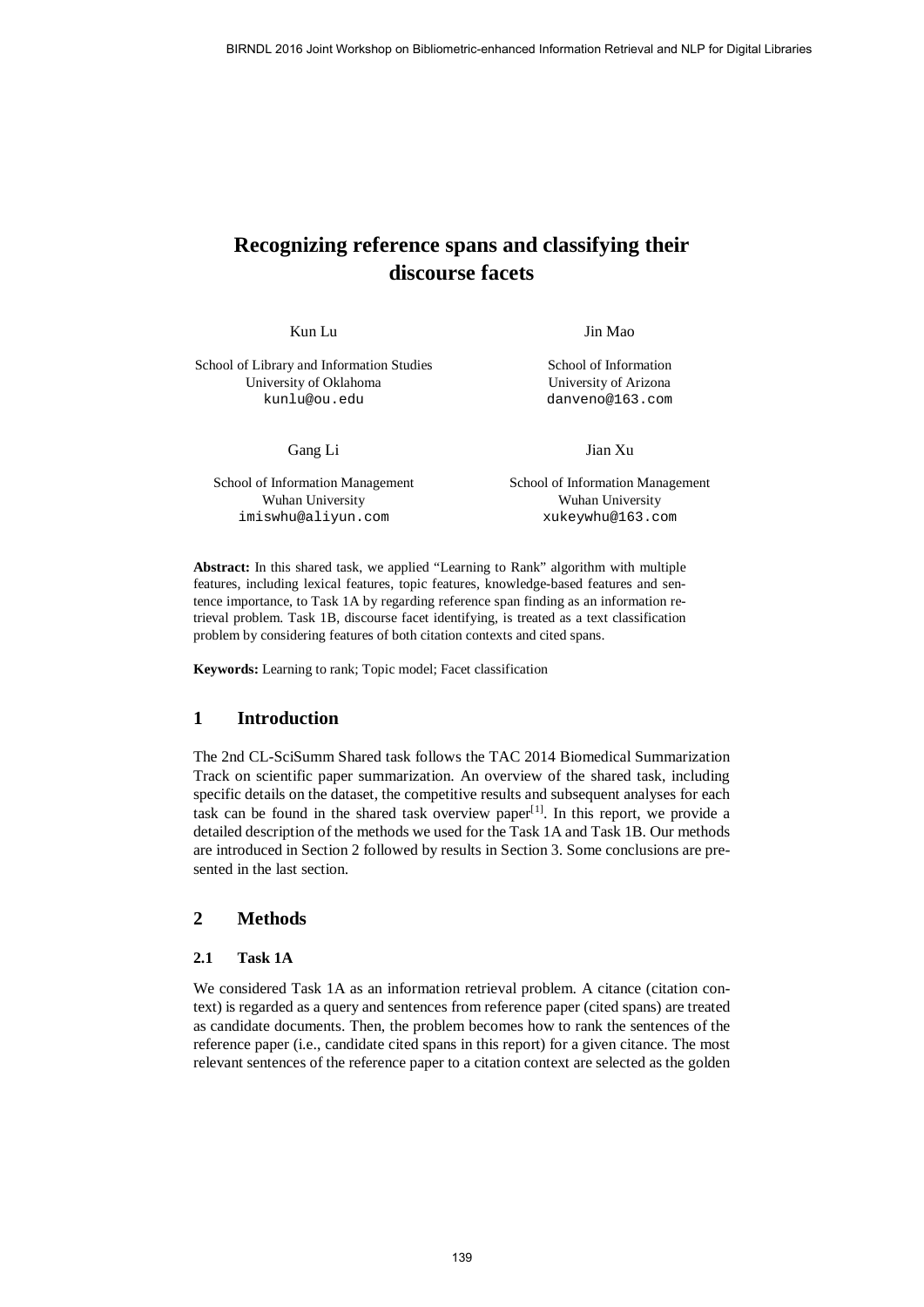sentences of the citation context. We apply "learning to rank" algorithms to address this problem and exploit multiple features. The explored features are as follows:

• **Lexical Features.** Bag of words is a widely used text representation method. By representing citation contexts and candidate cited spans with the bag of words model, the lexical similarities between citation contexts and candidate cited spans can be obtained. We chose four candidate lexical similarity features including Cosine similarity, Jaccard similarity, Dice similarity and LCS (longest common subsequence). When computing cosine similarity, TFIDF term weighing was applied. In the formula below, TF is the number of times a term occurring in a given sentence, while the IDF value of a term is computed from all the 437 papers in the training set (93 papers), development set (155 papers), and test set(229 papers). Thus, Document\_All\_Number is 437, which is the same for all terms. And Document\_number ( $Term$ ) is the number of the different papers that a term occurs.

$$
\text{TFIDF(Term)} = \text{TF(Term)} * \ln \frac{Document_{AllNumber}}{Document_{number(Term)}} \tag{1}
$$

- **Topic Features.** Bag of words model is insufficient in handling polysemy and synonym problems. Taking topics into account can relieve this problem. Topic model-ing method<sup>[[2](#page-6-0)]</sup> was used to identify latent topics from 10,921 articles of the ACL Anthology Reference Corpus. The topic distributions of both citation contexts and candidate cited spans were predicted through the LDA models. Cosine similarity was then used to measure their topic similarities.
- **Knowledge Based Features.** WordNet<sup>[[3](#page-6-1)]</sup> was used to compute the concept similar-ity between citation contexts and candidate cited spans. Lin similarity<sup>[[4](#page-6-2)]</sup> that measures the similarity of two words was applied. The similarity of two sentences can be compute by cumulating the similarities between their words. We used different combinations of nouns and verbs to calculate similarities: WordNet (N)-only using nouns, WordNet (V)-only using verbs, WordNet (N,V)-using both nouns and verbs, and WordNet (N,Vsep) which is obtained by (WordNet(N)+ WordNet(V))/2.
- **Sentence Importance.** The importance of candidate cited spans in the reference paper is considered as a factor influencing whether they are being cited or not. Tex-tRank<sup>[[5\]](#page-6-3)</sup>, which is a widely used unsupervised method to extract the keyword or rank the sentences of a given document, was applied to measure the importance of a sentence in the reference paper. The assumption is that the more important a sentence is in the reference paper, the more likely the sentence belongs to the cited span.

Each pair of a citation context and a candidate sentence from the cited article is an instance. Positive instances (i.e., the candidate cited sentence is one of the gold standard cited sentences) were assigned higher scores than negative instances. The above features were calculated and fed into "learning to rank" methods. For topic similarity, the number of topics varied from 20 to 200 with a step of 20. The features showing high performance were selected as the final set of features. Then, five learning to rank algo-rithms from RankLib<sup>[[6](#page-6-4)]</sup>, including RankBoost<sup>[7](#page-6-5)</sup>, RankNet<sup>[[8](#page-6-6)]</sup>, AdaRank<sup>[[9](#page-6-7)]</sup>, and Coordi-nate Ascent<sup>[[10\]](#page-6-8)</sup>, were compared.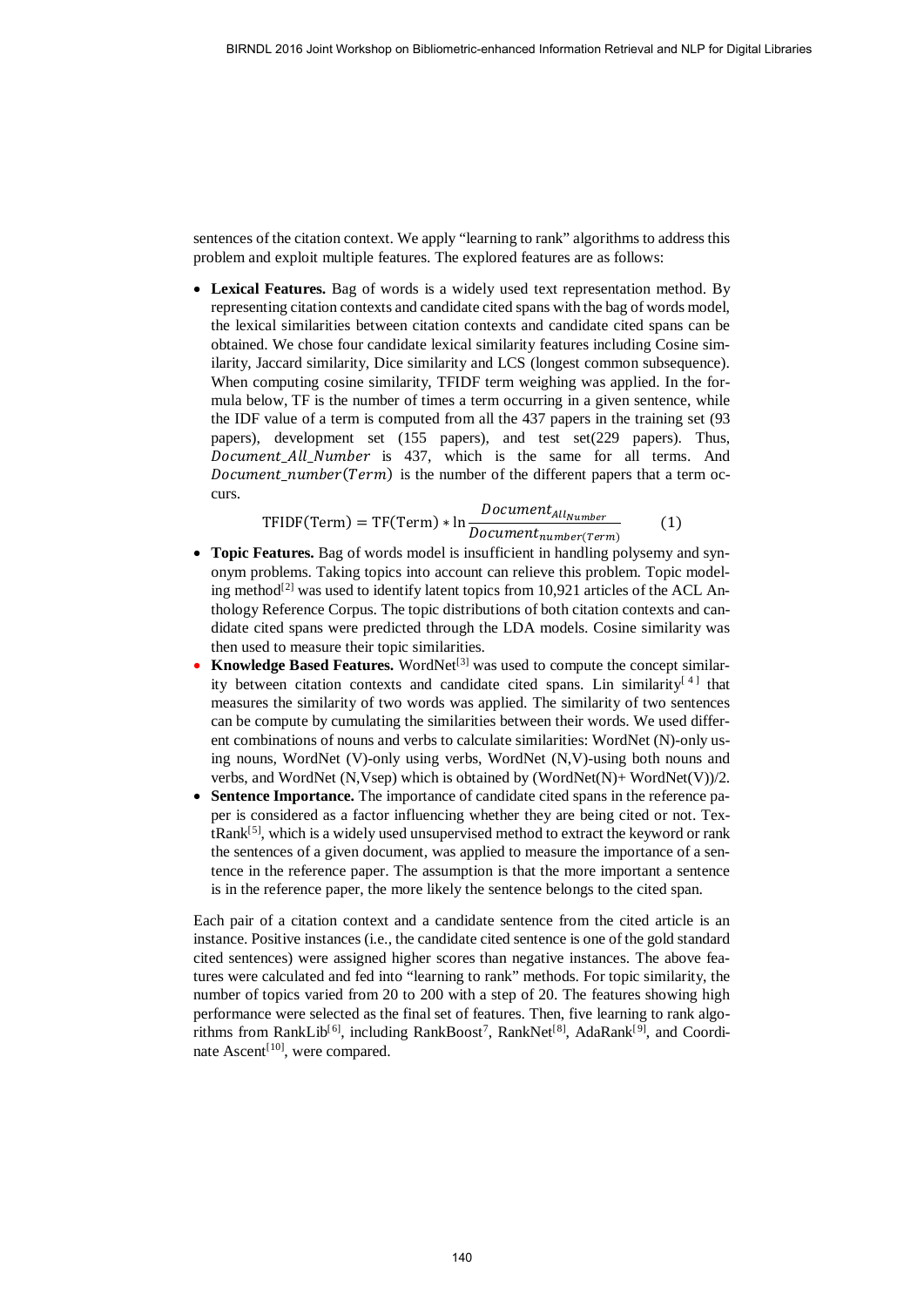#### **2.2 Task 1B**

Task 1B is considered as a text classification problem. The five discourse facets of a sentence in a reference paper are Aim, Method, Result, Implication, and Hypothesis. The features adopted by the classifiers are as follows.

- The text of the reference sentence
- The title of the section that the reference sentence belongs to
- The section type of the section that the reference sentence belongs to
- The text of the citation context
- The title of the section that the citation context belongs to
- The section type of the section that the citation context belongs to

Three classifiers from Weka<sup>[[11](#page-6-9)]</sup> including Naïve Bayes, Decision Tree and Supporting Vector Machine were applied and compared for Task 1B. The algorithm behind these classifiers are Naive Bayesian classification, C4.5, and Sequential Minimal Optimization. Default parameter settings were used to train the classifiers implemented in Weka.

#### **2.3 Evaluation**

#### **2.3.1 Task 1A metrics.**

Two groups of precision (P), recall (R) and F\_1 measures were used to evaluate the performance in Task 1A. The first group counted the number of sentences returned by our methods that match the gold standard sentences annotated by the task organizers.

$$
R = \frac{|G \cap S|}{|G|} \quad P = \frac{|G \cap S|}{|S|} \quad F_1 = \frac{2 \cdot R \cdot P}{(R + P)} \tag{2}
$$

where G indicates the gold standard sentences, S denotes the sentences returned by our methods.

The second group of measures are ROUGE\_1<sup>[[12\]](#page-6-10)</sup> (Recall-Oriented Understudy for Gisting Evaluation) measures used as the official comparison measures.

#### **2.3.2 Task 1B metrics.**

Precision (P), recall (R) and F<sub>1</sub> measures were calculated to evaluate the performance for each facet. For one facet, *a* is denoted as the number of correct predictions for this facet, *b* is the number of wrong predictions for this facet, and *c* is the number of cited sentences from gold standard sentences for this facet that are not predicted as belonging to this facet.

$$
R = \frac{a}{a+c} \quad P = \frac{a}{a+b} \quad F1 = \frac{2 * R * P}{(R+P)}
$$
(3)

Then, Macro average and Micro average were used to evaluate the system on all facets. Macro average measures are computed as: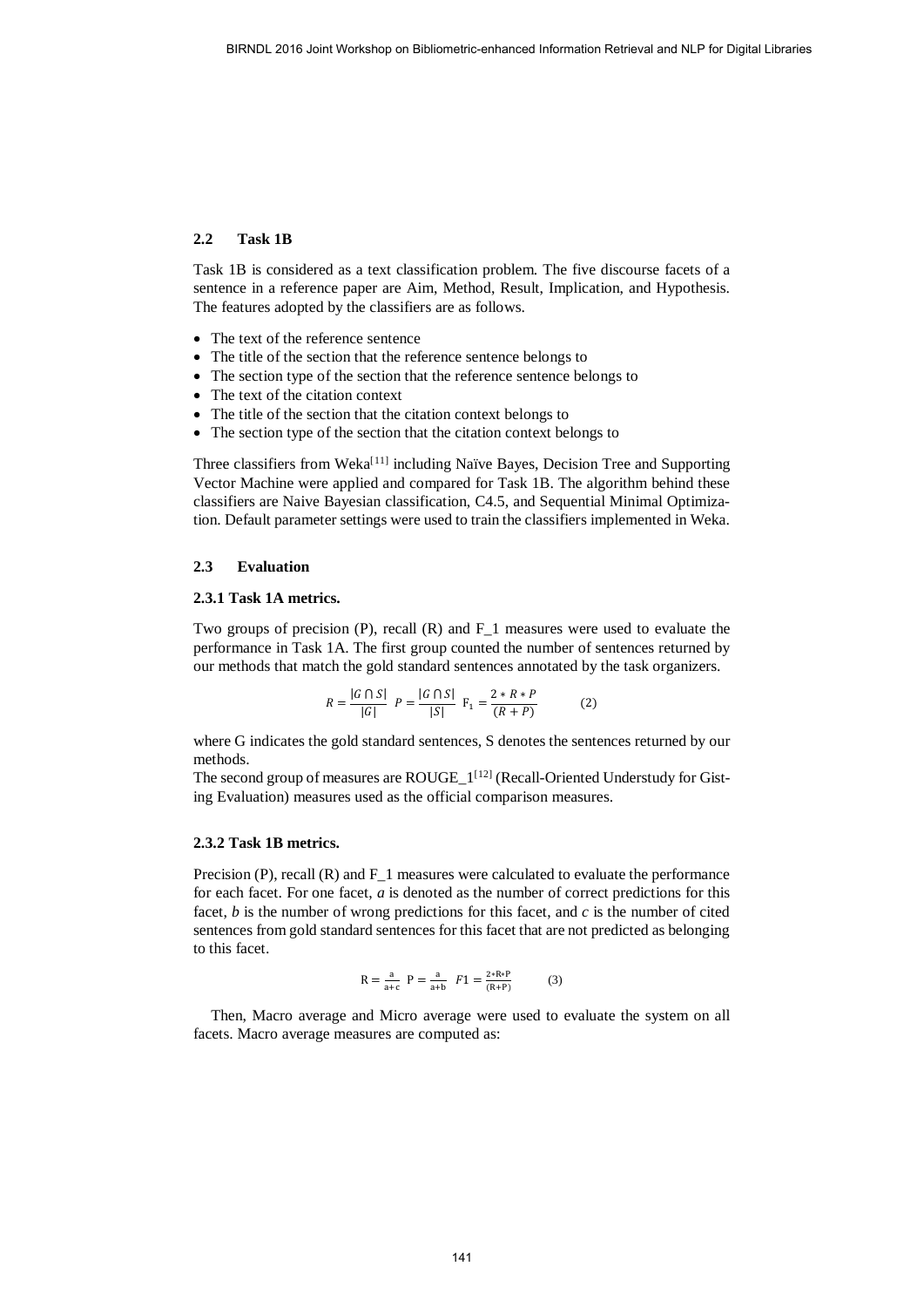$$
R_{macro} = \frac{\sum_{j}^{N} R_{f}}{N} \quad P_{macro} = \frac{\sum_{j}^{N} P_{f}}{N} \quad F1_{macro} = \frac{2 * R_{macro} * P_{macro}}{R_{macro} + P_{macro}} \tag{4}
$$

Micro average measures are computed as:

$$
R_{micro} = \frac{\sum_{j}^{N} a_{f}}{\sum_{j}^{N} a_{f} + \sum_{j}^{N} c_{f}} \quad P_{micro} = \frac{\sum_{j}^{N} a_{f}}{\sum_{j}^{N} a_{f} + \sum_{j}^{N} b_{f}} \quad F1_{micro} = \frac{2 \cdot R_{micro} \cdot P_{micro}}{R_{micro} + P_{micro}} \tag{5}
$$

where  $f$  is the facet index,  $N$  is the number of facets (i.e., 5). A good classifier should have both high Macro and Micro average measures.

# **3 Results**

In this section, the results where the training set is used for training and the development set is used for testing.

#### **3.1 Task 1A results**

According to Fig.1, Jaccard similarity and Dice similarity achieved better F\_1 measures than Cosine similarity and LCS. Topic similarity feature (indicated as Topic\_number in Fig.1) showed slight different performance among different numbers of topics. WordNet based similarity achieved best results when combining the results of standalone nouns similarities and verb similarities. TextRank showed similar results to topic similarity and WordNet based similarity, however, this feature did not improve the performance of learning to rank. Finally, Jaccard similarity, Topic similarity with 200 topics, WordNet (N,Vsep), and TextRank were kept. In the development set, Rank-Net and AdaRank achieved best performance with Overlap/ ROUGE\_1 F\_1 of 0.057/0.211 (Table 1).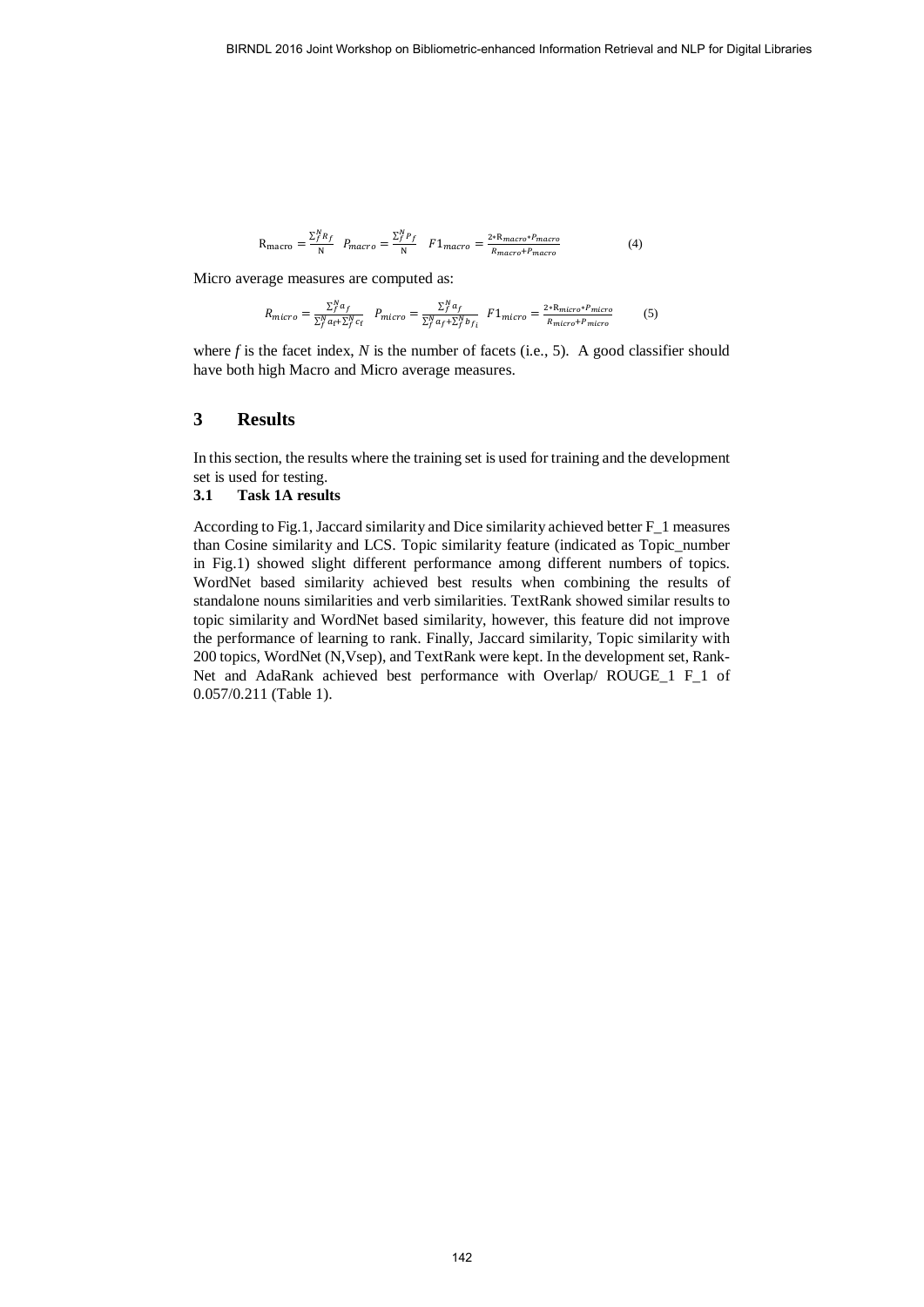

Figure 1. The F<sub>1</sub> values for each ranking feature on development set

**Table 1.** The performance of different learning to rank algorithms on development set

| <b>Learning to rank</b><br><b>Algorithms</b> |       | Overlap |       | <b>ROUGE 1</b> |       |                |  |
|----------------------------------------------|-------|---------|-------|----------------|-------|----------------|--|
|                                              | P     | R       | $F_1$ | P              | R     | F <sub>1</sub> |  |
| <b>RankBoost</b>                             | 0.008 | 0.015   | 0.010 | 0.129          | 0.171 | 0.147          |  |
| RankNet                                      | 0.043 | 0.085   | 0.057 | 0.194          | 0.232 | 0.211          |  |
| AdaRank                                      | 0.043 | 0.085   | 0.057 | 0.194          | 0.232 | 0.211          |  |
| Coordinate Ascent                            | 0.012 | 0.024   | 0.016 | 0.153          | 0.190 | 0.169          |  |

## **3.2 Task 1B results**

Table 2 lists results for Task 1B. SVM showed best micro average performance (F\_1=0.657), while Naïve Bayes achieved the best macro average performance (F\_1=0.269). It's observed that Naïve Bayes showed balanced performance over the five facets. Both Decision Tree and SVM had poor prediction on Aim, Implication and Hypothesis facets.

**Table 2.** The performance of the three classifiers on development set

| <b>Facets</b> | # of Cited<br><b>Spans</b> | <b>Naïve Baves</b> |       |                | <b>Decision Tree</b> |          |          | <b>SVM</b> |          |       |
|---------------|----------------------------|--------------------|-------|----------------|----------------------|----------|----------|------------|----------|-------|
|               |                            | D                  | R     | F <sub>1</sub> |                      | R        | $F_1$    | P          | R        | $F_1$ |
| Aim           | 29                         | 0.197              | 0.482 | 0.280          | 0.023                | 0.034    | 0.028    | $\Omega$   | $\theta$ | 0     |
| Method        | 142                        | 0.683              | 0.578 | 0.626          | 0.625                | 0.634    | 0.629    | 0.671      | 0.950    | 0.787 |
| Result        | 33                         | 0.407              | 0.333 | 0.367          | 0.615                | 0.484    | 0.542    | 0.75       | 0.272    | 0.400 |
| Implication   | 8                          | 0.006              | 0.015 | 0.008          | 0                    | $\Omega$ | $\Omega$ | $\Omega$   | 0        | 0     |
| Hypothesis    |                            |                    | 0     | 0              | 0                    | 0        | $\Omega$ | $^{0}$     | 0        | 0     |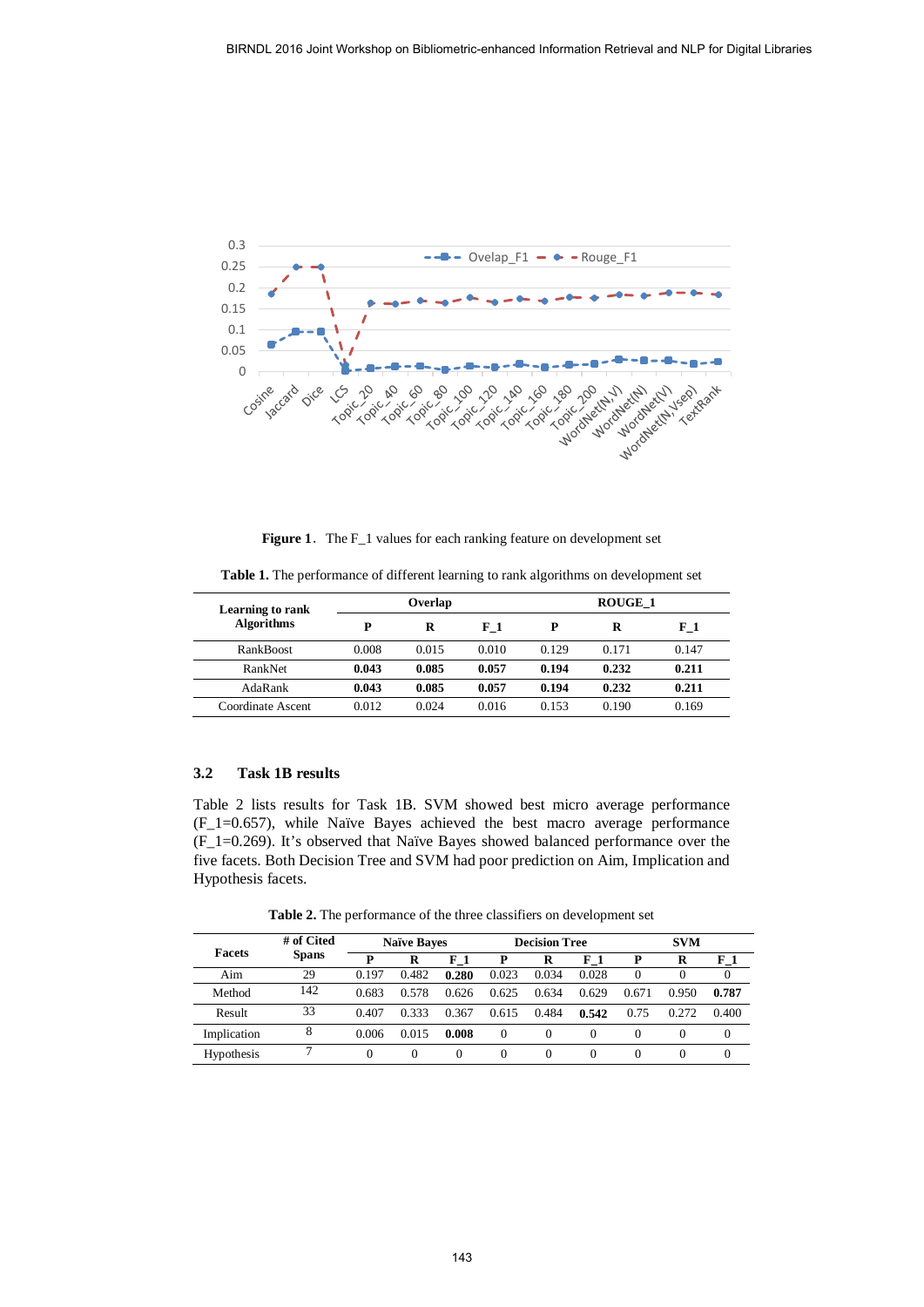| Micro Avg | $\overline{\phantom{0}}$ |       |  | 0.488 0.488 0.488 0.488 0.488 0.488 0.657 0.657 0.657           |  |  |  |
|-----------|--------------------------|-------|--|-----------------------------------------------------------------|--|--|--|
| Macro Avg | -                        | 0.259 |  | $0.282$ $0.269$ $0.253$ $0.230$ $0.240$ $0.284$ $0.244$ $0.262$ |  |  |  |

# **4 Final run methods and conclusions**

For the last run, we used both training set and development set to train instances. We chose Jaccard, Topic  $200$ , WordNet (N+V) and TextRank as the final ranking features and applied AdaRank learning to rank algorithm on Task 1A. For Task 1B, Naïve Bayes was used as the classifier.

Recognizing the cited spans and determining their discourse facets are very challenging for the summarization of scientific papers. There are some issues to be addressed during our study on the tasks. First, either cited span discovery or discourse facet classification is an unbalanced problem—negative examples are more prevalent than positive examples. That would be our future work. Second, Task 1A involves much more than a similarity problem. This is because the underlying citation intentions are complex. More features that reflect the citation intentions should be explored.

## **References**

<span id="page-5-0"></span>[1]Kokil Jaidka, Muthu Kumar Chandrasekaran, Sajal Rustagi, and Min-Yen Kan (2016). Overview of the 2nd Computational Linguistics Scientific Document Summarization Shared Task (CL-SciSumm 2016), To appear in the Proceedings of the Joint Workshop on Bibliometric-enhanced Information Retrieval and Natural Language Processing for Digital Libraries (BIRNDL 2016), Newark, New Jersey, USA.

[2]Blei, D. M. (2012). Probabilistic topic models. Communications of the ACM, 55(4), 77-84.

[3]George A. Miller (1995). WordNet: A Lexical Database for English. Communications of the ACM Vol. 38, No. 11: 39-41.

[4]Lin, D. (1998, July). An information-theoretic definition of similarity. In ICML (Vol. 98, pp. 296-304).

[5]Mihalcea, R., & Tarau, P. (2004, July). TextRank: Bringing order into texts. Association for Computational Linguistics.

[6]Dang, V. The Lemur Project-Wiki-RankLib. Lemur Project,[Online]. Available: https://sourceforge.net/p/lemur/wiki/RankLib.

[7]Freund, Y., Iyer, R., Schapire, R. E., & Singer, Y. (2003). An efficient boosting algorithm for combining preferences. The Journal of machine learning research, 4, 933-969.

[8]Burges, C., Shaked, T., Renshaw, E., Lazier, A., Deeds, M., Hamilton, N., & Hullender, G. (2005, August). Learning to rank using gradient descent. In Proceedings of the 22nd international conference on Machine learning (pp. 89-96). ACM.

[9]Xu, J., & Li, H. (2007, July). Adarank: a boosting algorithm for information retrieval. In Proceedings of the 30th annual international ACM SIGIR conference on Research and development in information retrieval (pp. 391-398). ACM.

[10]Metzler, D., & Croft, W. B. (2007). Linear feature-based models for information retrieval. Information Retrieval, 10(3), 257-274.